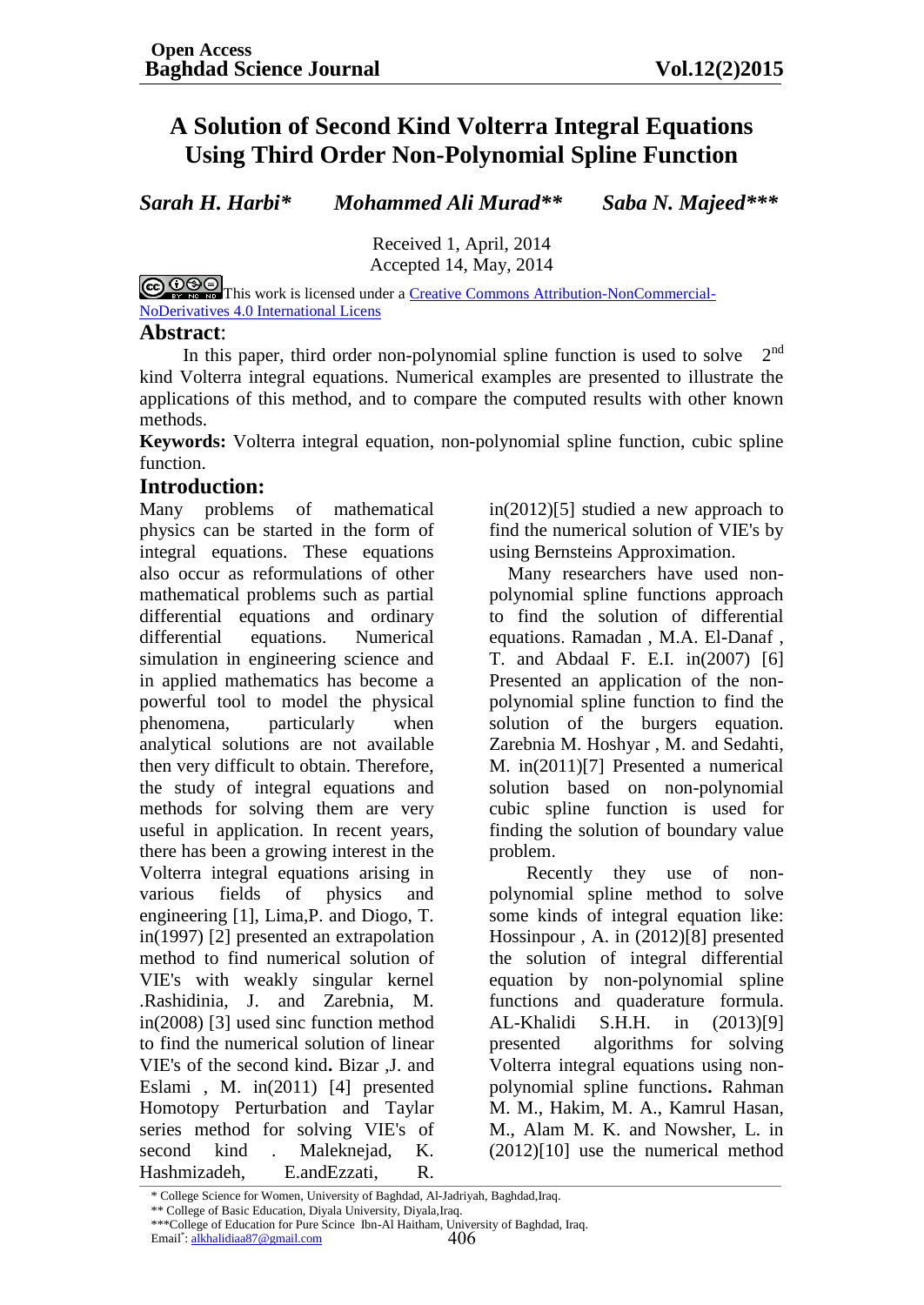Chebyshev polynomial for solving Volterra second kind .

# **Third order Non-polynomial Spline Function:**

 Let the linear Volterra integral equation (VIE) of the second kind be in the form

 $u(x) =$  $f(x) + \int_a^x k(x,t)u(t)dt$ ,  $b$  ... (1)

 Consider the partition  $\Delta =$  $\{t_0, t_1, t_2, ..., t_n\}$  of  $[a,b] \subset \mathbb{R}$ . Let  $S(\Delta)$ denote the set of piecewise continuous polynomials on subinterval  $I_i =$ [ $t_i, t_{i+1}$ ] of partition  $\Delta$ . In this work, third order non-polynomial spline function will be used for finding approximate solution of VIE's of the second kind. Consider the grid point *t<sup>i</sup>* on the interval [*a,b*] as follows:

$$
a=t_0 < t_1 < t_2 < ... < t_n = b \quad ... (2)
$$
  
\n
$$
t_i=t_0+ih \quad i=0,1,...,n \quad ... (3)
$$
  
\n
$$
h = \frac{b-a}{n} \quad ... (4)
$$

where n is a positive integer. The suggested third order non-polynomial spline function is:

$$
P_i(t) = a_i \cosh(t - t_i) + b_i \sinh(t - t_i) + c_i (t - t_i) + d_i (t - t_i)^2 +
$$
  

$$
e_i (t - t_i)^3 + m_i \qquad ...(5)
$$

where ,  $b_i$ ,  $c_i$ ,  $d_i$ ,  $e_i$  and  $m_i$  are constants to be determined, and *k* is the frequency of the trigonometric functions which will be used to raise the accuracy of the method.

Let  $u(t)$  be the exact solution of equation (1) and  $S_i(t)$  be an approximate to  $u_i = u(t_i)$  obtained by the segment  $P_i(t)$ .

The following relations must be satisfied:

$$
P_i(t_i) = a_i + m_i = u(t_i) \approx S_i(t_i)
$$
  
\n
$$
P'_i(t_i) = kb_i + c_i = u'(t_i) \approx S'_i(t_i)
$$
  
\n
$$
P''_i(t_i) = -k^2 a_i + 2d_i = u''(t_i) \approx
$$
  
\n
$$
S''_i(t_i)
$$

$$
p'''_{i}(t_{i}) = -k^{3}b_{i} + 6e_{i} =
$$
  
\n
$$
u'''(t_{i}) \approx S_{i}'''(t_{i})
$$
  
\n
$$
P''''_{i}(t_{i}) = k^{4}a_{i} = u''''(t_{i}) \approx
$$
  
\n
$$
S_{i}'''''(t_{i})
$$
  
\n
$$
p'''''_{i}(t_{i}) = k^{5}b_{i} = u''''(t_{i}) \approx
$$
  
\n
$$
S_{i}'''''(t_{i})
$$
  
\nthen we can obtain the values of  
\n
$$
a_{i}, b_{i}, c_{i}, d_{i}, e_{i}
$$
 and  $m_{i}$  as follows:  
\n
$$
a_{i} = \frac{1}{k^{4}} u''''(t_{i}) \approx S_{i}''''(t_{i}) \dots (6)
$$
  
\n
$$
b_{i} = \frac{1}{k^{5}} u''''(t_{i}) \approx S_{i}''(t_{i}) \dots (7)
$$
  
\n
$$
c_{i} = u'(t_{i}) - kb_{i} \approx S_{i}'(t_{i}) -
$$
  
\n
$$
kbi \qquad ... (8)
$$
  
\n
$$
d_{i} = 1/2[u''(t_{i}) + k^{2}a_{i}] \approx
$$
  
\n
$$
1/2[S_{i}''(t_{i}) + k^{2}a_{i}] \dots (9)
$$
  
\n
$$
e_{i} = d_{i} - 1/6[u'''(t_{i}) + k^{3}b_{i}] \approx
$$

$$
e_i = d_i = 1/6[u'''(t_i) + k^3b_i] \approx 1/6[S_i''(t_i) + k^3b_i] \dots (10)
$$
  
\n
$$
m_i = u(t_i) - a_i \approx S_i(t_i) - a_i \dots
$$
  
\n(11)

for *i=0,1,…,n*.

### **Method of Solution:**

 To solve the linear VIE's of the second kind eq.(1), we differentiate it five times with respect to x and evaluate them at *x=a* :

$$
u_0 = u(a) = f(a) \qquad \dots (12)
$$
  
\n
$$
u'_0 = u'(a) = f'(a) + k(a, a)u(a)
$$
  
\n
$$
\dots (13)
$$
  
\n
$$
u''_0 = u''(a) = f''(a)
$$
  
\n
$$
+ \left(\frac{\partial k(x, t)}{\partial x}\Big|_{t=x}\right)_{x=a}
$$
  
\n
$$
u(a) + \frac{dk(x, x)}{dx}|_{x=a}u(a) +
$$
  
\n
$$
k(a, a)u'(a) \qquad \dots (14)
$$
  
\n
$$
u''_0 = u'''(a) = f'''(a)
$$
  
\n
$$
+ \left(\frac{\partial^2 k(x, t)}{\partial x^2}\Big|_{t=x}\right)_{x=a}
$$
  
\n
$$
u(a) + \left(\frac{d}{dx}\left(\frac{\partial k(x, t)}{\partial x}\Big|_{t=x}\right)_{x=a}
$$
  
\n
$$
u(a) + \left(\frac{\partial k(x, t)}{\partial x}\Big|_{t=x}\right)_{x=a} u'(a) +
$$
  
\n
$$
\frac{d^2 k(x, x)}{dx^2}|_{x=a} u(a) +
$$
  
\n
$$
2 \frac{dk(x, x)}{dx}|_{x=a} u'(a) + k(a, a)u''(a)
$$
  
\n
$$
\dots (15)
$$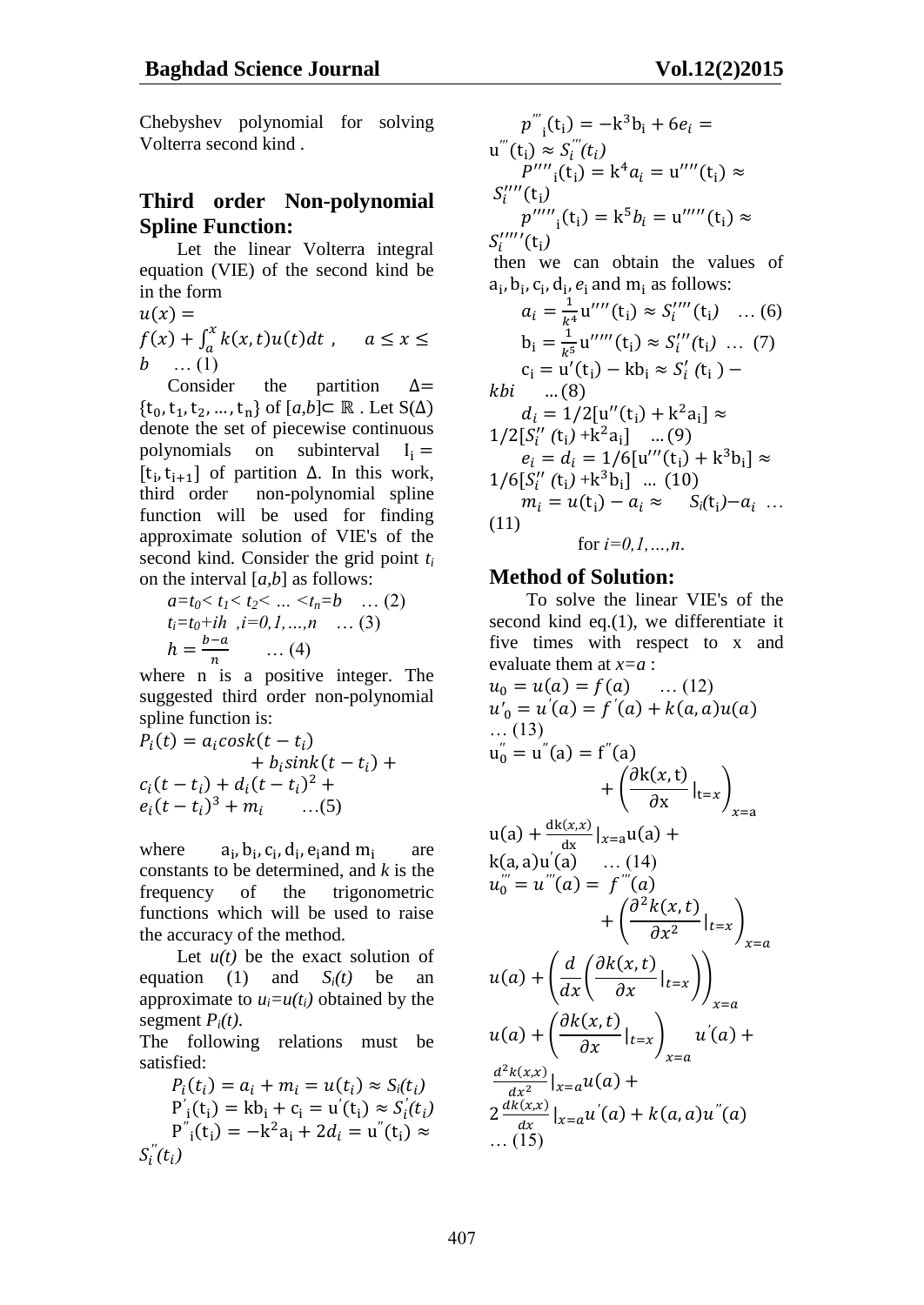$$
u_0^{(4)} = u^{(4)}(a)
$$
  
=  $f^4(a) + \left[ \left[ \frac{\partial^3 k(x,t)}{\partial x^3} \right]_{t=x} \right]_{x=a} u(a) + \left[ \frac{d}{dx} \left( \frac{\partial^2 k(x,t)}{\partial x^2} \right)_{t=x} \right]_{x=a} u(a)$   
+  $\left( \frac{\partial^2 k(x,t)}{\partial x^2} \right)_{t=x} u'(a) + \left[ \frac{d^2}{dx^2} \left[ \frac{\partial k(x,t)}{\partial x} \right]_{t=x} \right]_{x=a} u(a)$   
+  $2 \left[ \frac{d}{dx} \left[ \frac{\partial k(x,t)}{\partial x} \right]_{t=x} \right]_{x=a} u'(a) + \left( \left[ \frac{\partial k(x,t)}{\partial x} \right]_{t=x} \right)_{x=a} u''(a)$   
+  $\left( \frac{d^3 k(x,x)}{dx^3} \right)_{x=a} u(a) + 3 \left( \frac{d^2 k(x,x)}{dx^2} \right)_{x=a} u'(a) + 3 \left( \frac{dk(x,x)}{dx} \right)_{x=a} u''(a)$   
+  $k(a,a)u'''(a)$ ...(16)

$$
u_0^{(5)} = u^{(5)}(a) = f^5(a) + \left[ \left[ \frac{\partial^4 k(x,t)}{\partial x^4} \right]_{t=x} \right]_{x=a} u(a) + \left[ \frac{d}{dx} \left( \frac{\partial^3 k(x,t)}{\partial x^3} \right)_{t=x} \right]_{x=a} u(a) +
$$
  

$$
\left( \left[ \frac{\partial^3 k(x,t)}{\partial x^3} \right]_{t=x} \right)_{x=a} u'(a) + \left[ \frac{d^2}{dx^2} \left[ \frac{\partial^2 k(x,t)}{\partial x^2} \right]_{t=x} \right]_{x=a} u(a) +
$$
  

$$
2 \left[ \frac{d}{dx} \left[ \frac{\partial^2 k(x,t)}{\partial x^2} \right]_{t=x} \right]_{x=a} u'(a) + \left( \left[ \frac{\partial^2 k(x,t)}{\partial x^2} \right]_{t=x} \right)_{x=a} u''(a) +
$$
  

$$
\left[ \frac{d^3}{dx^3} \left[ \frac{\partial k(x,t)}{\partial x} \right]_{t=x} \right]_{x=a} u(a) + 3 \left[ \frac{d^2}{dx^2} \left[ \frac{\partial k(x,t)}{\partial x} \right]_{t=x} \right]_{x=a} u'(a) +
$$
  

$$
3 \left[ \frac{d}{dx} \left[ \frac{\partial k(x,t)}{\partial x} \right]_{t=x} \right]_{x=a} u''(a) + \left[ \frac{\partial k(x,t)}{\partial x} \right]_{t=x=a} u'''(a) + \left[ \frac{d^4 k(x,x)}{d^4 x} \right]_{x=a} u(a) +
$$
  

$$
4 \left[ \frac{d^3 k(x,x)}{dx^3} \right]_{x=a} u'(a) + 6 \left[ \frac{d^2 k(x,x)}{dx^2} \right]_{x=a} u''(a) + 4 \left[ \frac{d k(x,x)}{dx} \right]_{x=a} u'''(a) +
$$
  

$$
k(a,a) u'''(a) \qquad \qquad \dots (17)
$$

Therefore, we approximate the solution of equation (1) using equation (5) in the following algorithm (VIENPS):

#### Algorithm (VIENPS)

 To find the approximate solution of eq.(1), first we select positive integer n, and perform the following steps:

**Step 1:** Set h=(b-a)/n;  $t_i = t_0 + ih$ , i =  $0,1, ..., n$ ,  $t_0 = a$ ,  $t_n =$ band  $u_0 = f(a)$ **Step 2:** Evaluate  $a_0$ ,  $b_0$ ,  $c_0$ ,  $d_0$ ,  $e_0$  and  $m_0$  by substituting  $(12)-(17)$  in equations(6)-(11).

**Step 3:** Calculate  $P_0(t)$  using step 2 and equation (5) for *i=0*.

**Step 4:** Approximate  $u_1 \approx P_0(t_1)$ .

**Step 5:** For i=1 to n-1 do the following steps:

Step 6: Evaluate  $a_i$ ,  $b_i$ ,  $c_i$ ,  $d_i$ ,  $e_i$  and  $m_i$  using equations  $(6)-(11)$ and replacing  $u(t_i)$  and it's derivatives by  $P_i(t_i)$  and it's derivatives.

**Step 7:** Calculate  $P_i(t)$  using step 6 and equation (5).

**Step 8:** Approximate  $u_{i+1} = P_i(t_{i+1})$ .

### **Numerical Examples:**

**Example (1):** Consider the VIE of the second kind  $[10]:$ 

$$
u(x) = x3^{x} + \int_{0}^{x} -3^{x-t}u(t)dt \ 0 \le x \le 1
$$

with exact solution  $u(x) =$  $3^{x}(1-e^{-x})$ . Results have been shown in Table 1, where  $P_i(x)$  denote the approximate solution by the proposed method and  $err = |\boldsymbol{u}(x) - P_i(x)|$ .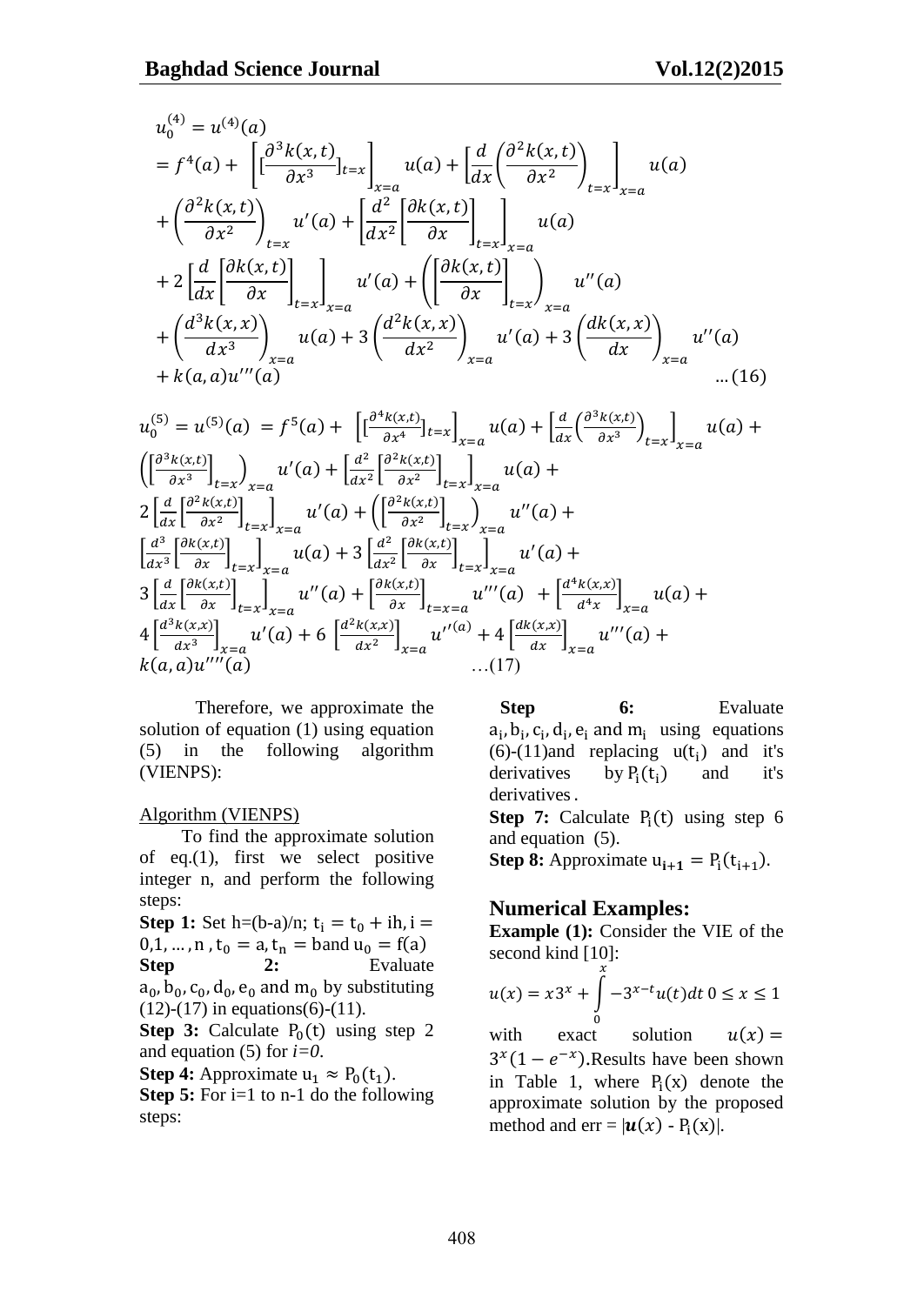| $\mathbf x$        | Exact Solution $u(x)$ | $P_i(x)$           | Error                 | error obtain in<br>[10] |
|--------------------|-----------------------|--------------------|-----------------------|-------------------------|
| 0.1                | 0.106213163030966     | 0.106213158495688  | 4.535278860795522e-09 | 1.1600483 e-002         |
| 0.2                | 0.225812709291563     | 0.2258124145160261 | 2.947755368409855e-07 | 2.8608994e-002          |
| 0.3                | 0.360363539107344     | 0.360360129707884  | 3.409399463250029e-06 | 2.2232608e-002          |
| 0.4                | 0.511612377368213     | 0.511592928966171  | 1.944840204171072e-05 | 1.0103823e-002          |
| 0.5                | 0.681508888598327     | 0.681433578057413  | 7.531054091380884e-05 | 1.7285379e-002          |
| 0.6                | 0.872229243985166     | 0.872001001385275  | 2.282425998910709e-04 | 6.5041788e-003          |
| 0.7                | 1.086202425097018     | 1.085618339803819  | 5.840852931990881e-04 | 8.3481474e-003          |
| 0.8                | 1.326139582081997     | 1.324818967967492  | 1.320614114505458e-03 | 5.7238171e-003          |
| 0.9                | 1.595806680104478     | 1.592350411094480  | 2.716389950296438e-03 | 1.1187893-003           |
| 1.0                | 1.89636167648567      | 1.891176122008416  | 5.185554477256549e-03 | 1.1830649e-002          |
| $\ err\ _{\infty}$ |                       |                    | 5.185554477256549e-03 | 2.8608994e-002          |

**Table 1: Computed Absolute Error of Example (1) and The Result Obtained in [10]**

**Example 2:**Consider the VIE of the second kind [3]:

$$
u(x) = 1 - x + \frac{x^2}{2} + \int_{0}^{x} t - x u(t) dt
$$
  
0 \le x \le 1

With exact solution  $u(x) = 1$  $sin(x)$ . Results have been shown in Table 2, where  $P_i(x)$  denote the approximate solution by the proposed method.

#### **Table 2: Computed Absolute Error of Example (2) and The Result Obtained in [3]**

| ιIJ                |                       |                       |                       |                                      |  |  |
|--------------------|-----------------------|-----------------------|-----------------------|--------------------------------------|--|--|
| $\mathbf{x}$       | Exact Solution $u(x)$ | $P_i(x)$              | Error                 | error obtain in<br>$\lceil 3 \rceil$ |  |  |
| 0.1                | 9.001665833531718e-01 | 9.001665833531718e-01 | $\Omega$              |                                      |  |  |
| 0.2                | 8.013306692049388e-01 | 8.013306692049388e-01 | $\Omega$              |                                      |  |  |
| 0.3                | 7.044797933386604e-01 | 7.044797933386604e-01 | $\theta$              |                                      |  |  |
| 0.4                | 6.105816576913494e-01 | 6.105816576913496e-01 | 2.220446049250313e-16 |                                      |  |  |
| 0.5                | 5.205744613957970e-01 | 5.205744613957971e-01 | 1.110223024625157e-16 |                                      |  |  |
| 0.6                | 4.353575266049646e-01 | 4.353575266049647e-01 | 1.110223024625157e-16 |                                      |  |  |
| 0.7                | 3.557823127623090e-01 | 3.557823127623091e-01 | 1.110223024625157e-16 |                                      |  |  |
| 0.8                | 2.826439091004772e-01 | 2.826439091004774e-01 | 2.220446049250313e-16 |                                      |  |  |
| 0.9                | 2.166730903725166e-01 | 2.166730903725169e-01 | 3.330669073875470e-16 |                                      |  |  |
| 1.0                | 1.585290151921035e-01 | 1.585290151921039e-01 | 4.440892098500626e-16 |                                      |  |  |
| $\ err\ _{\infty}$ |                       |                       | 4.440892098500626e-16 | 3.6208210e-04                        |  |  |

# **Conclusion:**

In this paper, non-polynomial spline function method for solving Volterra integral equations of the second kind is presented successfully. This idea based on the use of the VIE's and its derivatives. So it is necessary to mention that this approach can be used when  $f(x)$  and  $k(x,t)$  are analytic. The proposed scheme is simple and computationally attractive and their accuracy are high and we can execute

this method in a computer simply. The numerical examples support this claim, and fig. (1,2) are plotted to show the comparison between the exact and approximate solution of these examples.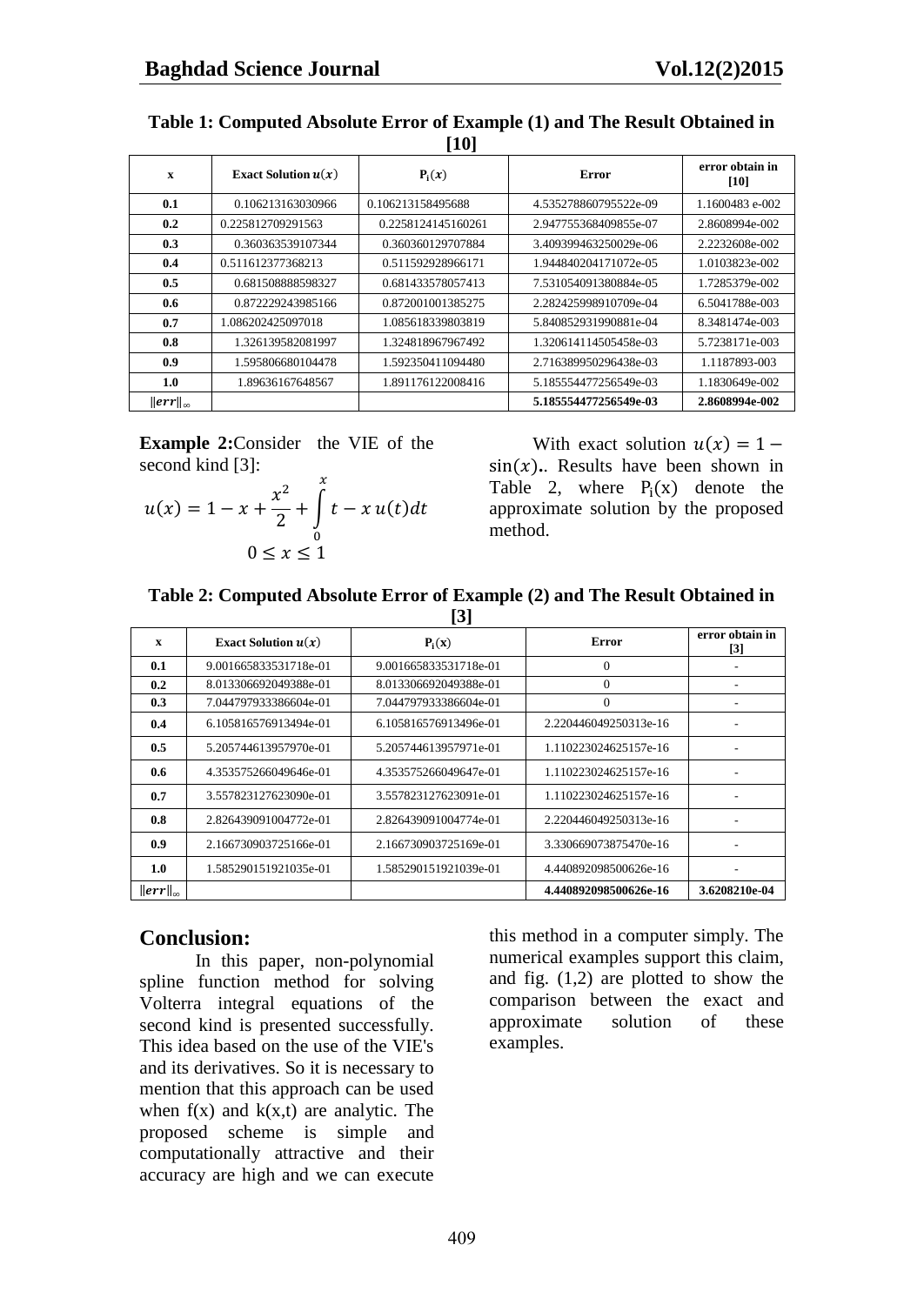

# **References:**

- 1. Babolian, E. and Delves, L. M. 1979. An augmented Galerkin method for first kind Fredholm equations, Journal of the Institute of Mathematics and Its Applications, 24( 2): 157–174.
- 2. Lima, P. and Diago, T. 1997. An extrapolation method for a Volterra integral equation with weakly singular kernel. Appl. Numer. Math., 24: 131-148.
- 3. Rashidinia, J. and Zarebnia, M. 2008. New Approach for Numerical Solution of Volterra Integral Equations of the second Kind, IUST Int. J. Eng. Sci., 19(5-2): 59-65.
- 4. Biazar J. and Eslami,M. 2011. Homotopy perturbation and Taylor series for Volterra integral equations of the second kind,

Middle-East J. Sci. Res., 7(4): 604- 609.

- 5. Maleknejad, K.; Hashemizadeh, E. and Ezzati, R. 2011, A new approach to the numerical solution of Volterra integral equations by using Bernstein's approximation, Commun Nonlinear Sci Numer Simulat, 16: 647-655.
- 6. Ramadan,M. A.; EL-Danaf T. and E.I.Abdaal, F. 2007. Application of the Non- Polynomial Spline Approach to the Solution of the Burgers Equation. The Open Appl. Math. J.(1):15-20.
- 7. Zarebnia, M.; Hoshyar, M. and Sedaghti, M. 2011, Non-polynomial spline method for the solution of problems in calculus of variations, World Academy of science, Eng. and Tech., 51: 986-991.
- 8. Hossinpour, A. 2012, The Solve of Integral Differential Equation by Non-Polynomial Spline Function and Quadrature Formula. International Conference on Applied Mathematics and Pharmaceutical science Jan.7-8:595- 597.
- 9. AL-Khalidi, S. H. H. ,2013. Algorithms for solving Volterra integral equations using nonpolynomial spline functions ,M.Sc. thesis, College of Science for Women Baghdad University.
- 10. Rahman, M. M.; Hakim, M. A.; Kamrul Hasan; M., Alam; M. K. and Nowsher, L. 2012, Numerical Solution of Volterra Integral Equations of Second Kind with the Help of Chebyshev Polynomials, Annals of Pure and Appl. Math., 1(2): 158-167.